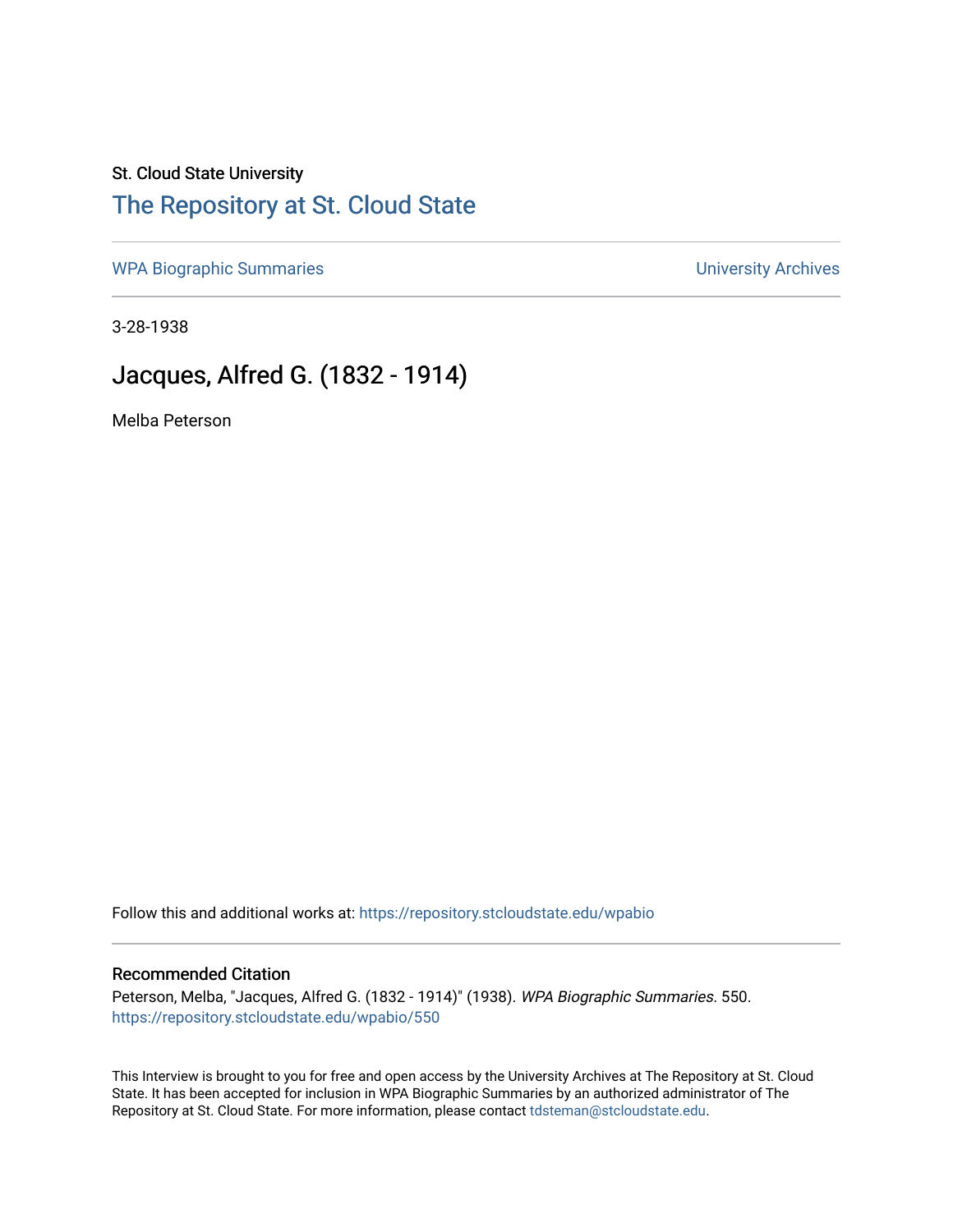#### JACQUES. ALFRED G.

### File No.  $B-6/3$

Alfred Jacques was born July 18, 1832, at Bowdoin, Maine, In 1836, he went with his parents to Somerset county, where he lived until 1848.

For the next four years. Alfred Jacques was a sailor.

In 1852, Alfred went to a place called Kaposia, near St. Paul. Minnesota, and engaged with an Indian missionary, Rev. T. S. Williamson. He went with him to Yellow Medicine River.

In 1853. Alfred went to Brooklyn, Hennepin county where he farmed until 1860. He then came to Sauk Centre and took a claim there. Since that time he had been engaged in farming, the insurance business, and conducting a small tannery.

In 1857, Alfred Jacques married Sarah A. Hopper of Indiana. They had three children by 1881. Two were living in 1881: Eva E. and Elsie J.

From 1866 to 1871. Alfred Jacques was a member of the board of supervisors. He was also a member of the Board of County Commissioners. He was a member of the first school board of Sauk Centre. He held this for nine years, eight of these he was President.

Alfred Jacques built the first house at Henderson, now the county seat of Sibley county. He also engaged in the erection of Fort Ridgeley.

Alfred Jacques was a brother of Winter Jacques.

Alfred Jacques died October 14. 1914.

Copied from: History of Upper Mississippi Valley and the Sauk Centre Herald of October 1914. Me ba Peterson Copied by: Date Copied: March 28, 1938